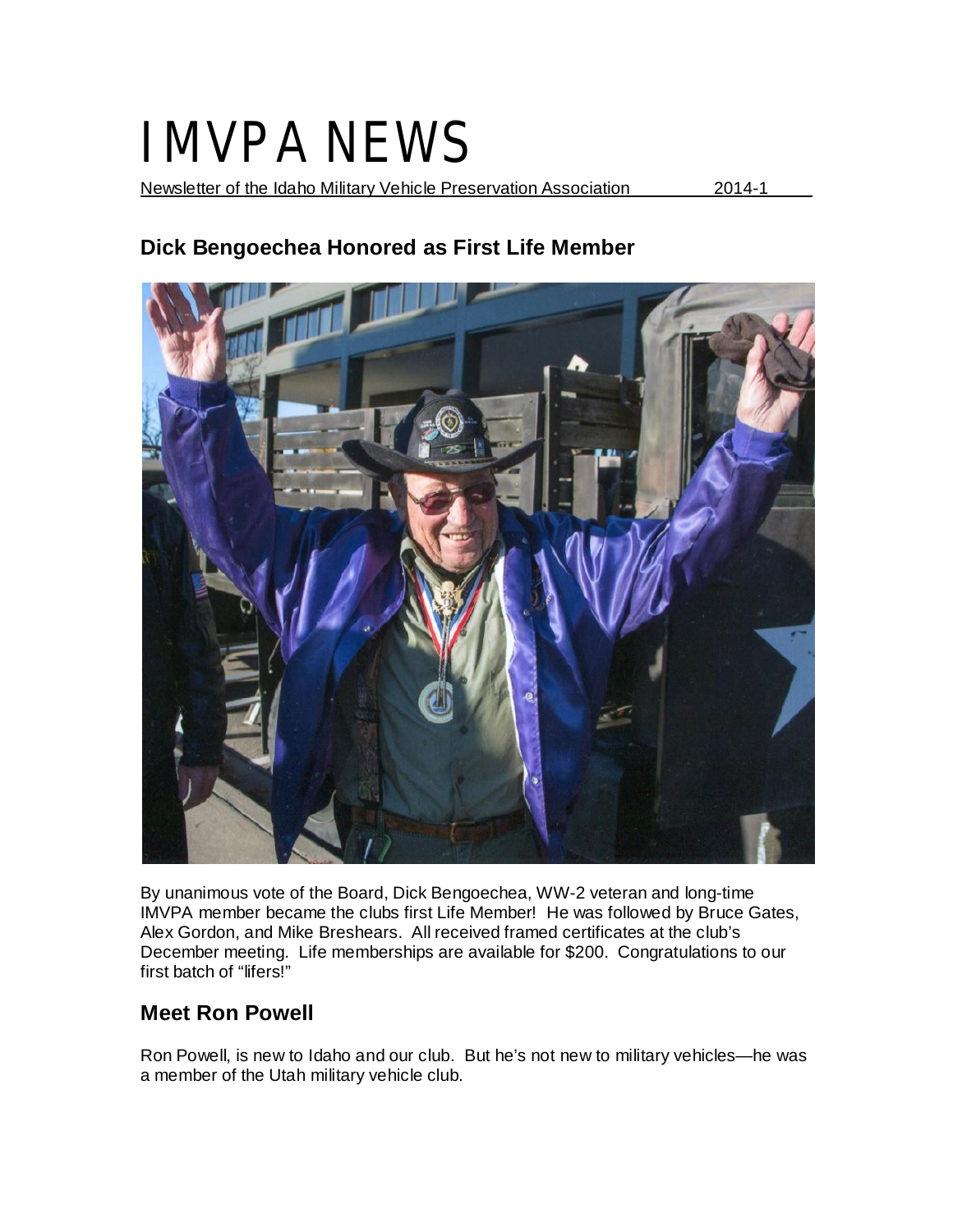Ron and his family moved to Meridian recently from Salt Lake City. He runs an ecommerce business from his home and his wife, Dawn, is a nurse practitioner. He's a veteran and current Army reservist with 25 years service.



His military vehicle? A restored 1944 GPW that he acquired in Utah as "yellow and a pile of parts and rust." He knows little about its history other than it was purchased originally in Idaho. The two-year restoration in his garage assisted by some friends with mechanical expertise resulted in "My Love Dawn" pictured below, named after his wife.

Ron says his wife "resisted the project from the start but its hard to resist it now when her name is on it." Look for "My Love Dawn" to be a part of the club's 2014 parade and show circuit! "I'm itching to get out and meet everyone, and see their vehicles," Ron said. "My hobby is Jeeping!"

In the meantime, please introduce yourself at the next meeting and make him feel welcome. Also, he'd appreciate help with his "wish list" of GPW parts: The box that goes under the passenger seat (for the radio suppression system?); a pintle hook for a Ben Hurr trailer; and one wooden top bow.

Contact him at rondoin\_98@hotmail.com or 801-243-6753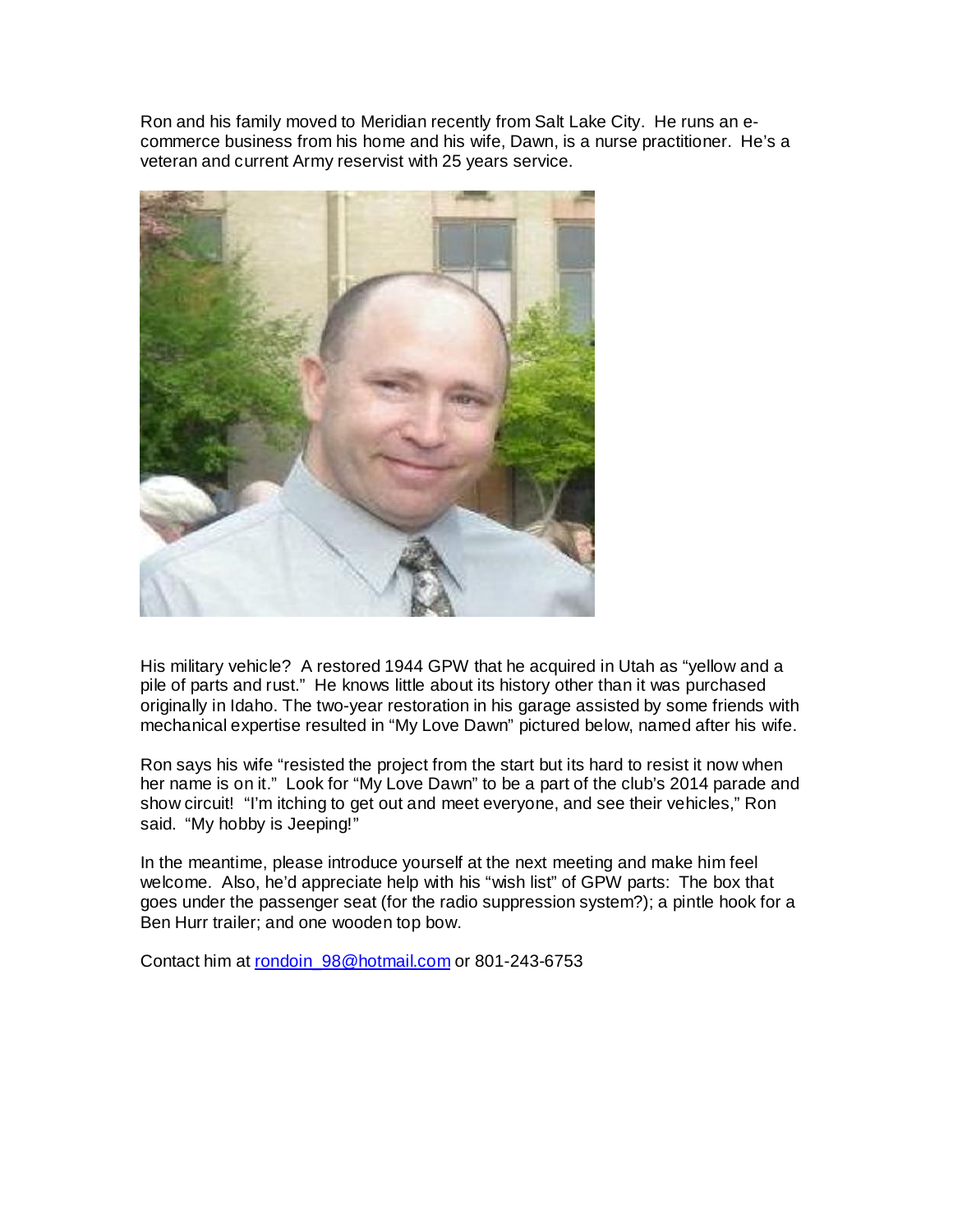

# **SEMA Works on Behalf of Collector Vehicle Enthusiasts**

Below story is verbatim from an e-mail I got from SEMA Action Network, a group that supports all collector vehicle hobbies. Please note in the "read more" link as this organization was effective in the last session of the Idaho Legislature in helping to defeat an increase in vehicle registration fees, and nationwide SEMA works to defeat ethanol fuel mandates.

"Another year of threats and opportunities affecting car enthusiasts throughout federal, state and provincial legislatures has come to a close. Despite increasingly difficult odds in some cases, the widespread forces comprising the SEMA Action Network (SAN) have earned an impressive number of victories. A comprehensive recap is highlighted in the new issue of *Driving Force* featured on the right. These accomplishments range from the protection of specialty parts and backyard restoration projects, limiting vehicle and property tax increases, increasing recreational access to public land, as well as limiting federal and state-level ethanol fuel mandates. Perhaps the greatest symbol of our hobby's effort to unite lies in the expansion of jurisdictions recognizing Collector Car Appreciation Day. " (Read more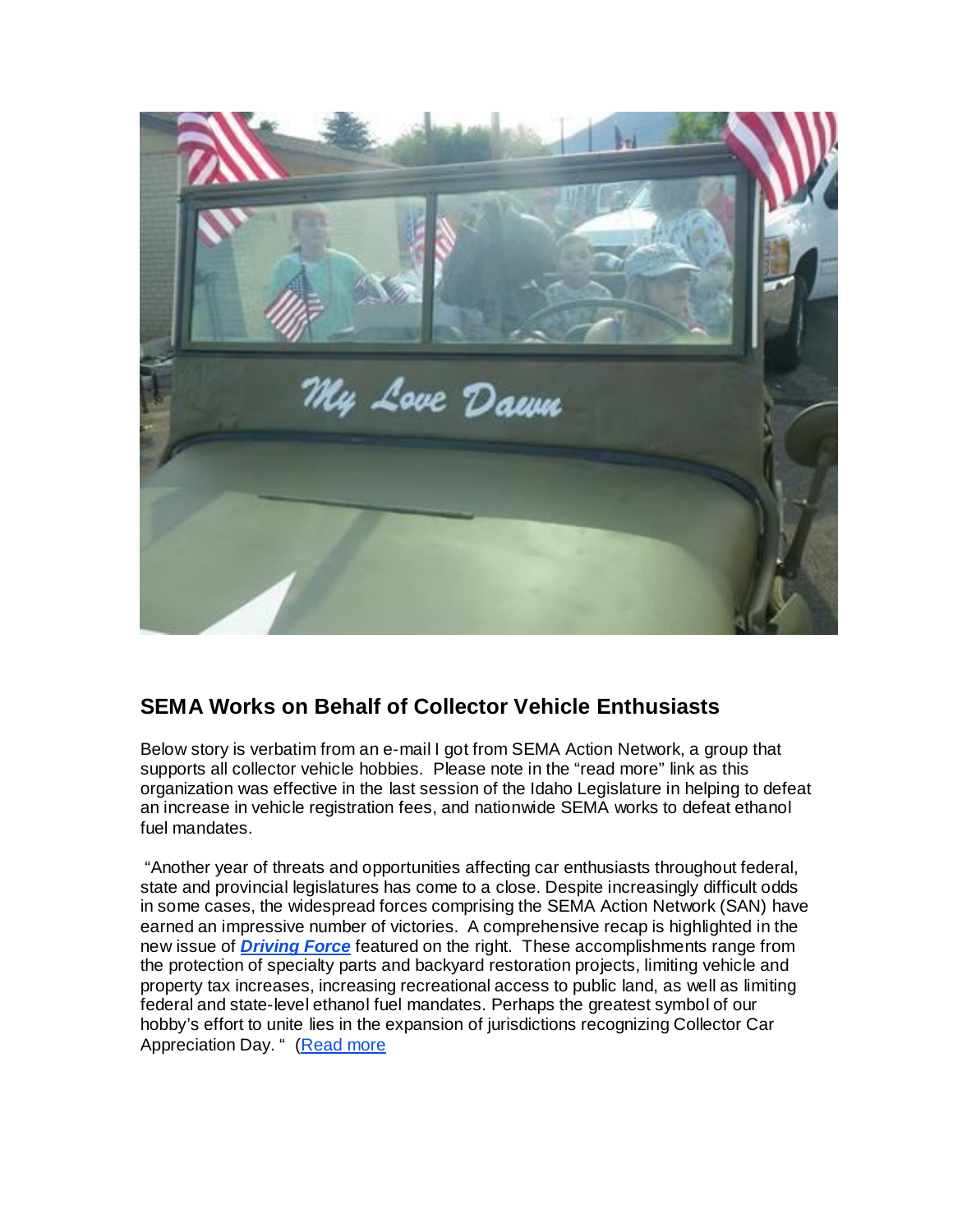#### **High Desert Harley-Davidson Invites IMVPA Back in 2014**

After two successive years of shows at High Desert Harley-Davidson in Meridian, the dealership contacted me this week to ask that we come back again this Summer. "I know it's early, but we would love to have your club back this year," said Todd Godfrey, the dealership's events manager.

These shows have been well-attended by our club and there's a natural affinity between Harley-Davidson riders, veterans and military vehicles.

Traditionally the High Desert H-D show is later in the summer after the "summer show rush" is over. Our participation will be a new business item at the next meeting.

#### **IMVPA Participates in Boise Veteran's Day Parade**

As customary, IMVPA turned out to participate in the annual Boise Veteran's Day parade. Pictured below is Dick Bengoechea's deuce and a half leading the way.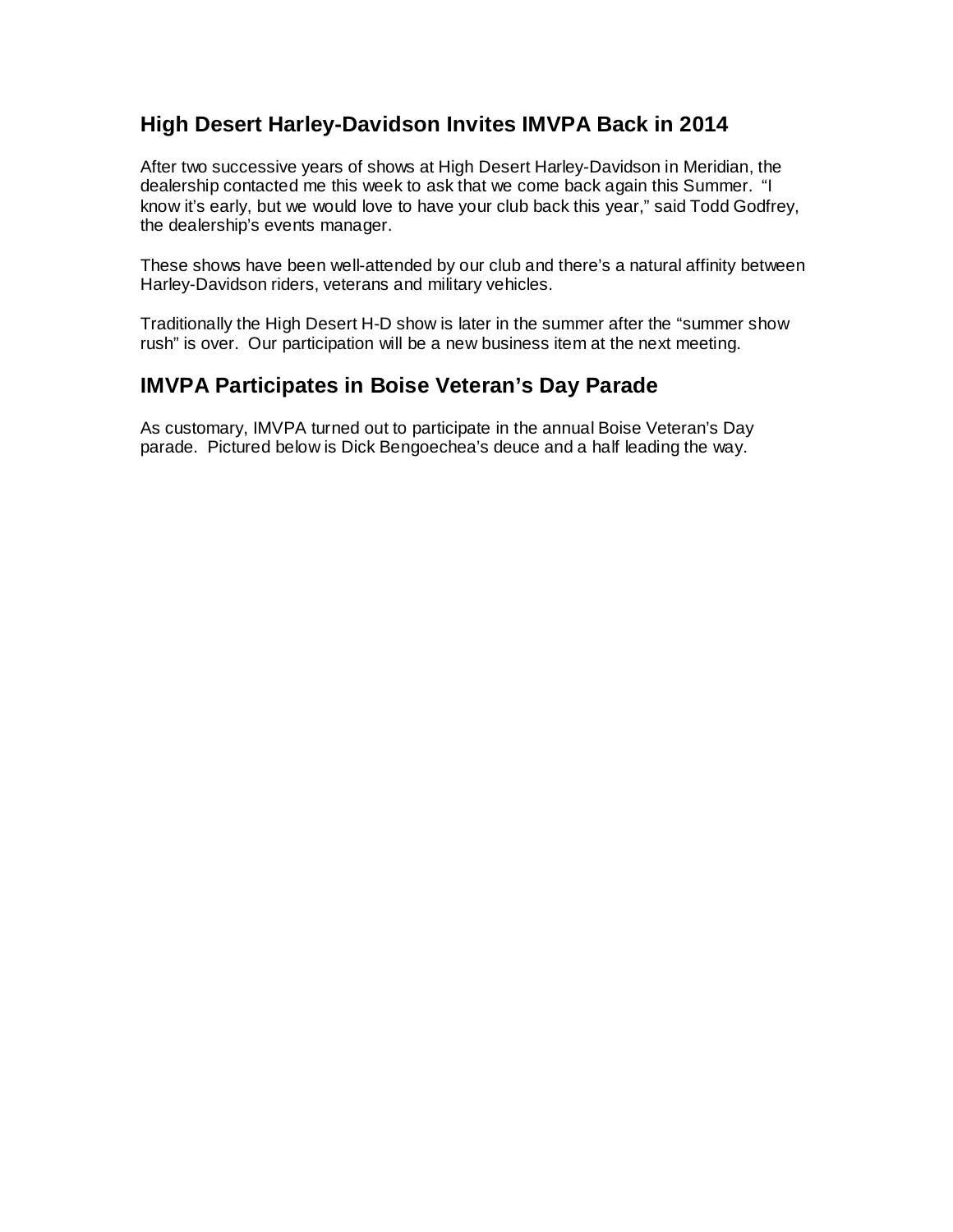

#### **December 2013 Meeting at Vintage Airframes**

It's always a special treat for IMVPA members to get to visit one of Mike Breshear's Vintage Airframes hangers at Caldwell Airport. Pizza was served during the dinner portion of the December meeting, and after a brief business session (hey, there's not as much business during the winter doldrums!) members walked around the hanger where the storied P-47 Thunderbolt, "Dottie May" (pictured below) is under restoration. A Hellcat was also in restoration (in background).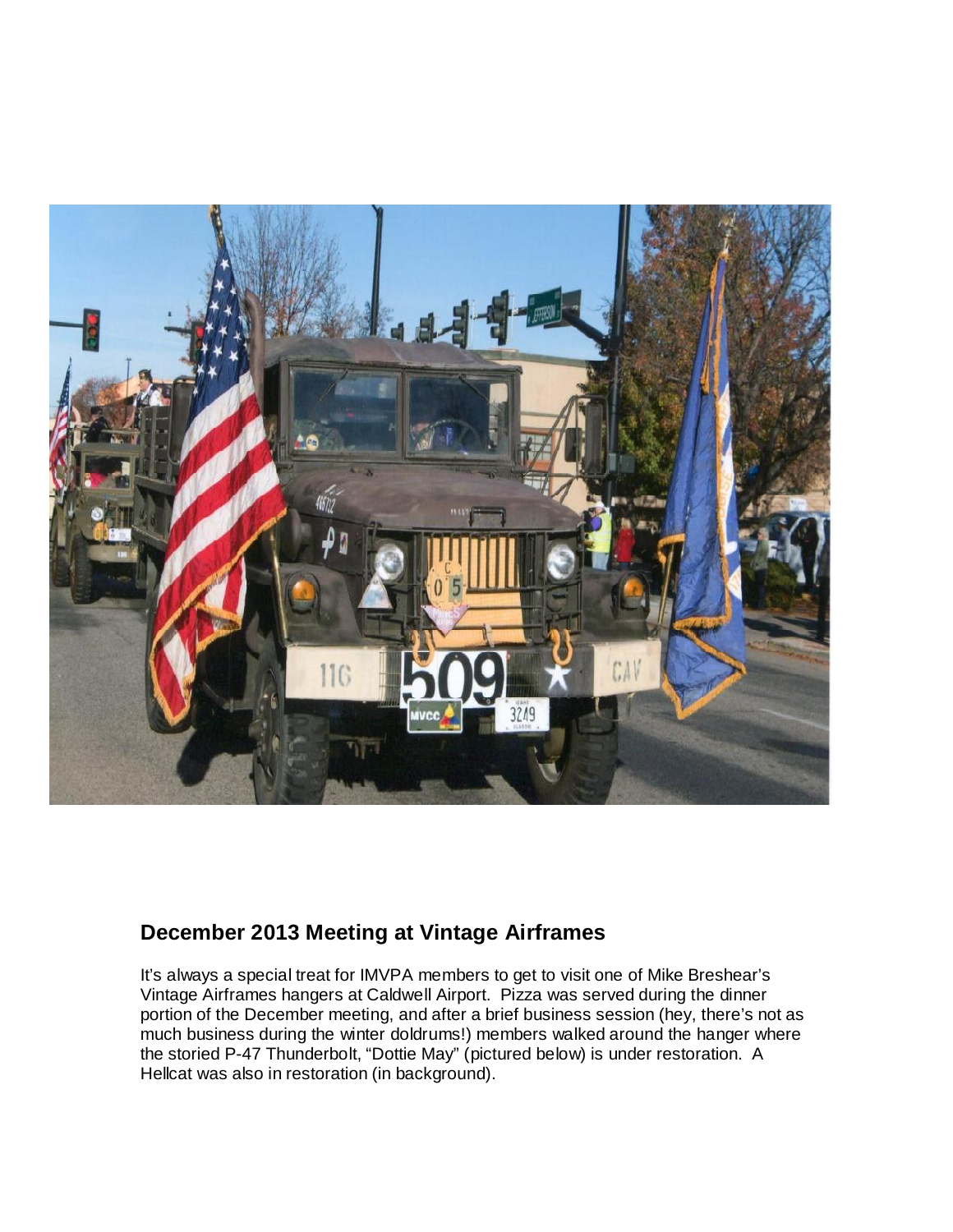For those who have not had the pleasure, Mike is world-renowned for his meticulous war bird restorations and the level of complexity and detail is, in a word, mind-boggling.

While the goal is to use as much of the original aircraft as possible, many replacement parts down to the smallest fittings must be manufactured by Mike and his team using military blueprints. As many of us said to each other in awe as we walked around looking at the various components under restoration, "How would you even know where to begin with this?" But then, this is why Mike Breshears is considered a grand master in his specialty business!

Disclaimer: *Photos below are for IMVPA use in this newsletter only. They cannot be redistributed or published in any other publication.*

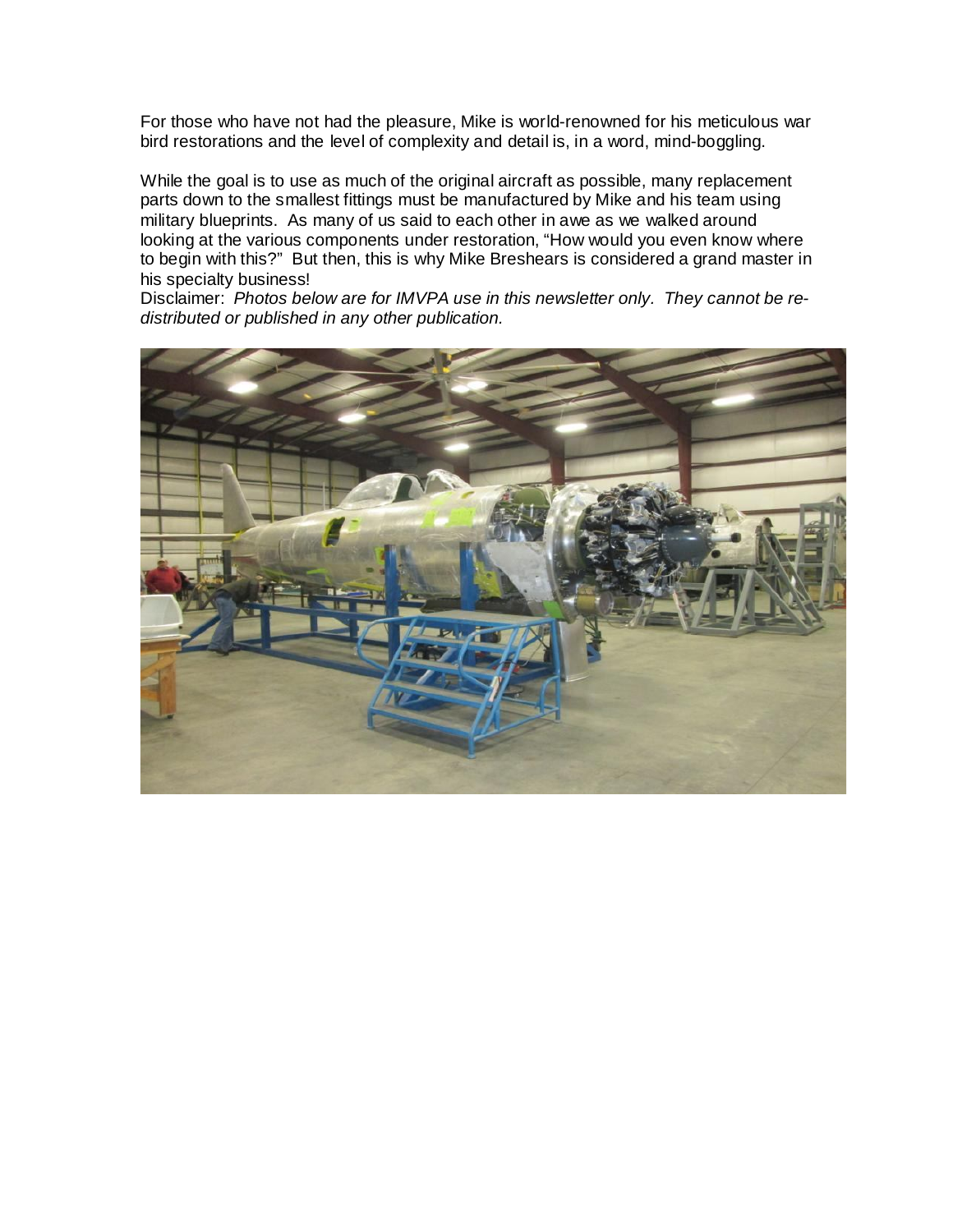

#### **AMAZING WW2 Photos!**

Military history buffs (and who's not in our club?!) will enjoy these post WWII photos:

http://www.theatlantic.com/infocus/2011/10/world-war-ii-after-the-war/100180/

# **Back by Popular Demand!**

At the December 2013 meeting, the existing Board was re-elected unanimously to another term. IMVPA Officers for 2014 are:

James Galloway Treasurer (208) 365-8944<br>
Bill Burmeister Secretary (208) 880-1419/

Bruce Gates President (208) 890-2249 /bruce@gatesassoc.net<br>
Mike Sword Vice President (208) 422-7668 /swordmd@vahoo.com (208) 422-7668 /swordmd@yahoo.com Secretary (208) 880-1419 /osok677@msn.com<br>Newsletter Editor (208) 938-9994 / bwmccahill@me.co Barry McCahill Mewsletter Editor (208) 938-9994 / bwmccahill@me.com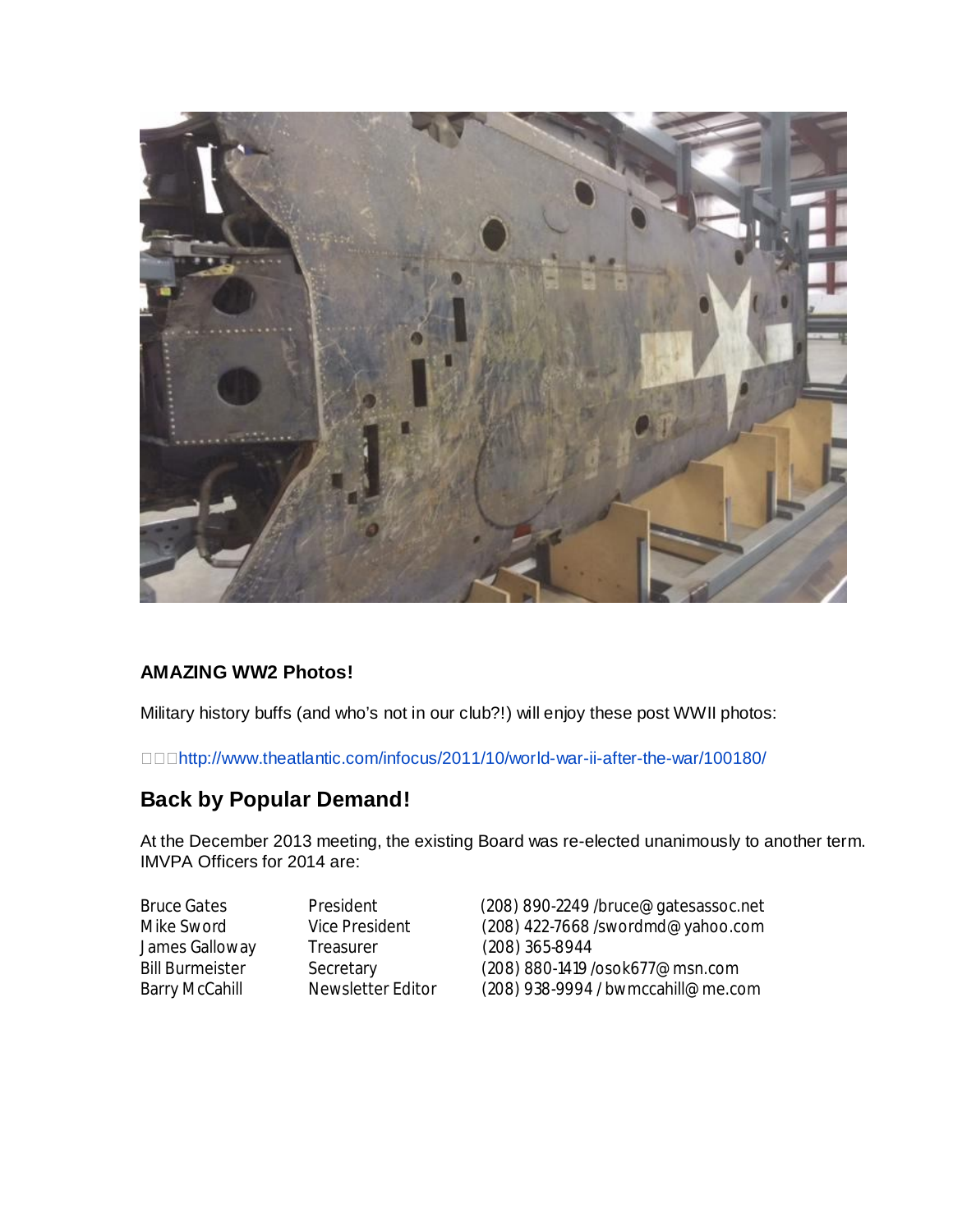**Save the Dates**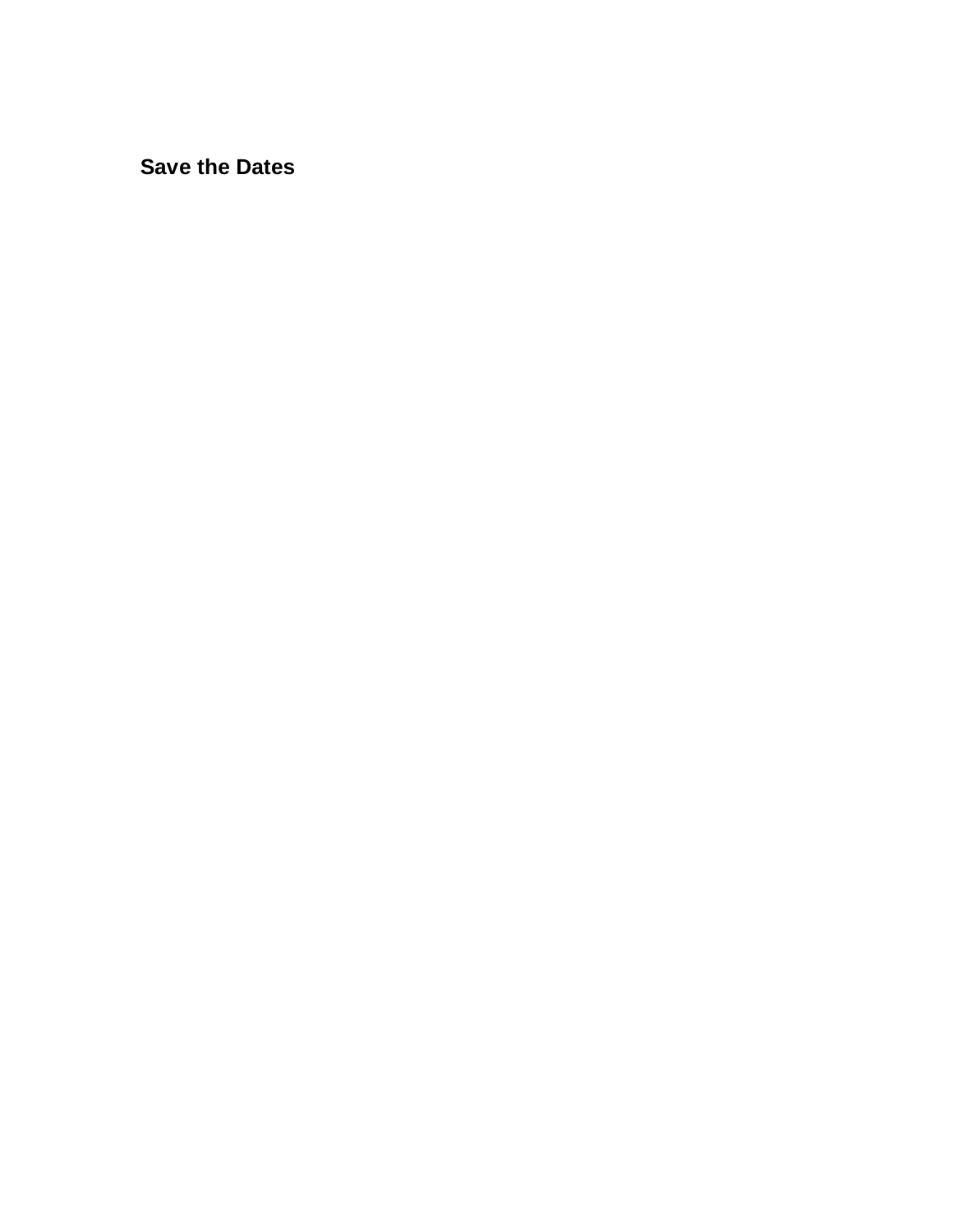# **IDAHO MILITARY VEHICLE ASSOC. ANNUAL AGE MILITARY SHOV JUNE 4-7, 2014 IDAHO MILITARY TRANSPORTATION MUSEUM Grounds**

Fruitland, Idaho

Honoring All U.S. Services



# **MUSEUM Displays**



**ADMISSION FREE** 

Open to the public Fri & Sat

Vehicles, parts, uniforms, equipment, tools

Location: Take Interstate 84 to **ID/OR Border. Take Idaho** Hwy 95/Exit 3 North 1/4 mile. Motel list available on web. Dry Camping on site.  $V2.0$ 

Open 9am to 5pm Dealer/Vendor Spaces: \$40.00, 20'X 25' (\$30 if Pre-Registered by June 1) Dealer setup Wed & Thur Open to Public Fri & Sat



Exhibits of equipment, uniforms, photos, more! ETIV Ш

For More Info & Reservations Contact: Wayne Butterfield 1327 N. Autumn Wind Drive Nampa, 1d 83687 (208) 461-9202 E-MAIL wayne@heritagewifi.com IDAHOMVPA.ORG

# **1941 Carryall Available for Trade**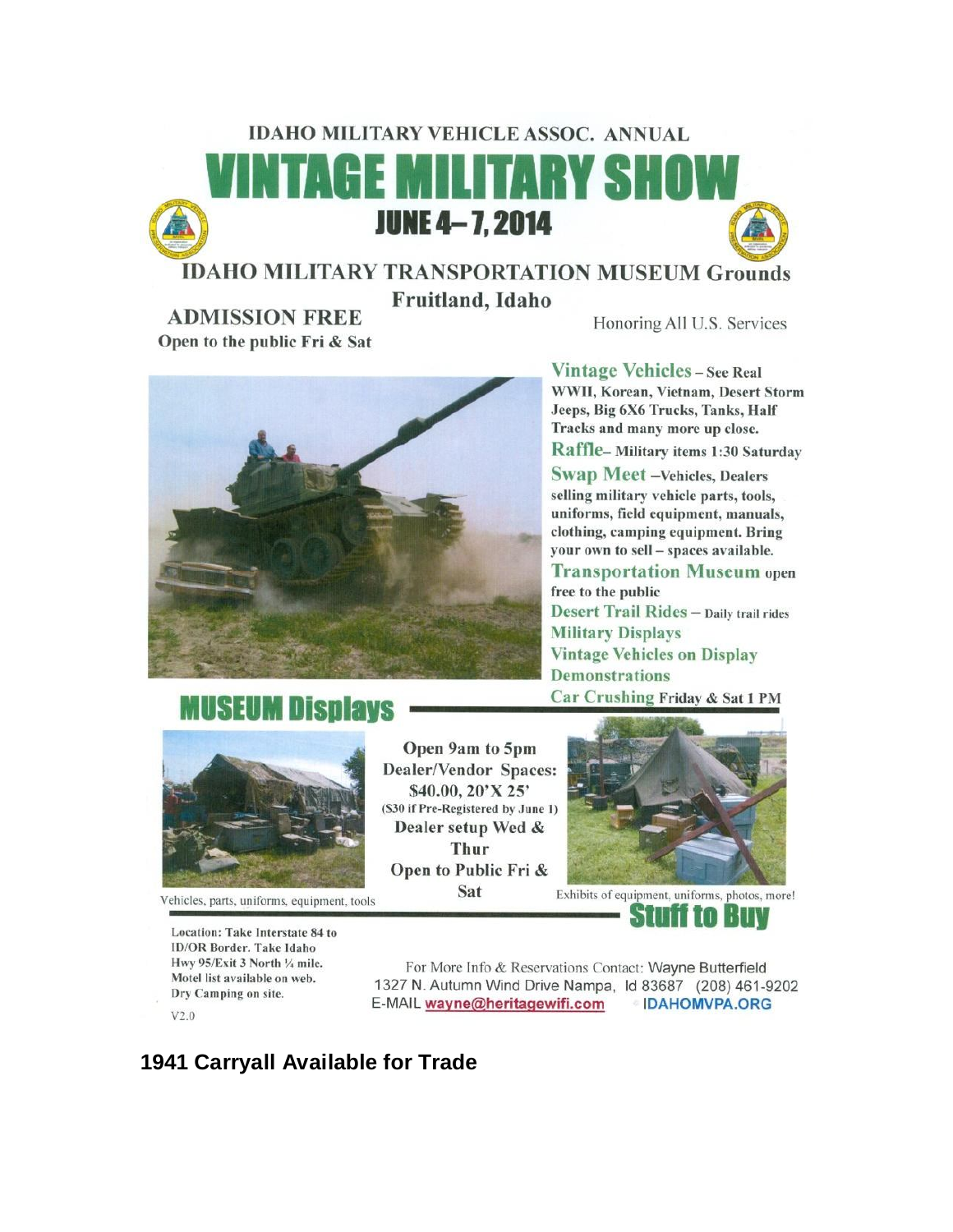We received this info from Derek Gore (406-660-1551 / derekgore1943@gmail.com who wants to trade a 1941 Dodge Carryall:

All original, starts, runs and drives excellent. We use it in every show, and use it daily during the summer. We win every show we take it to, and it gets the most attention. This vehicle is all original and unrestored. Great as it stands and ready to take to shows, and would make an excellent candidate for restoration. This truck IS NOT rusted out or trashed. Was appraised for \$17,500 by Jim Causey in California. We are looking to trade for another military vehicle from WWII to Present. Or a unique military piece(s) like artillery, heavy weaponry, etc. Tell me what you got.



# **Golden Corral Veteran's Appreciation Day**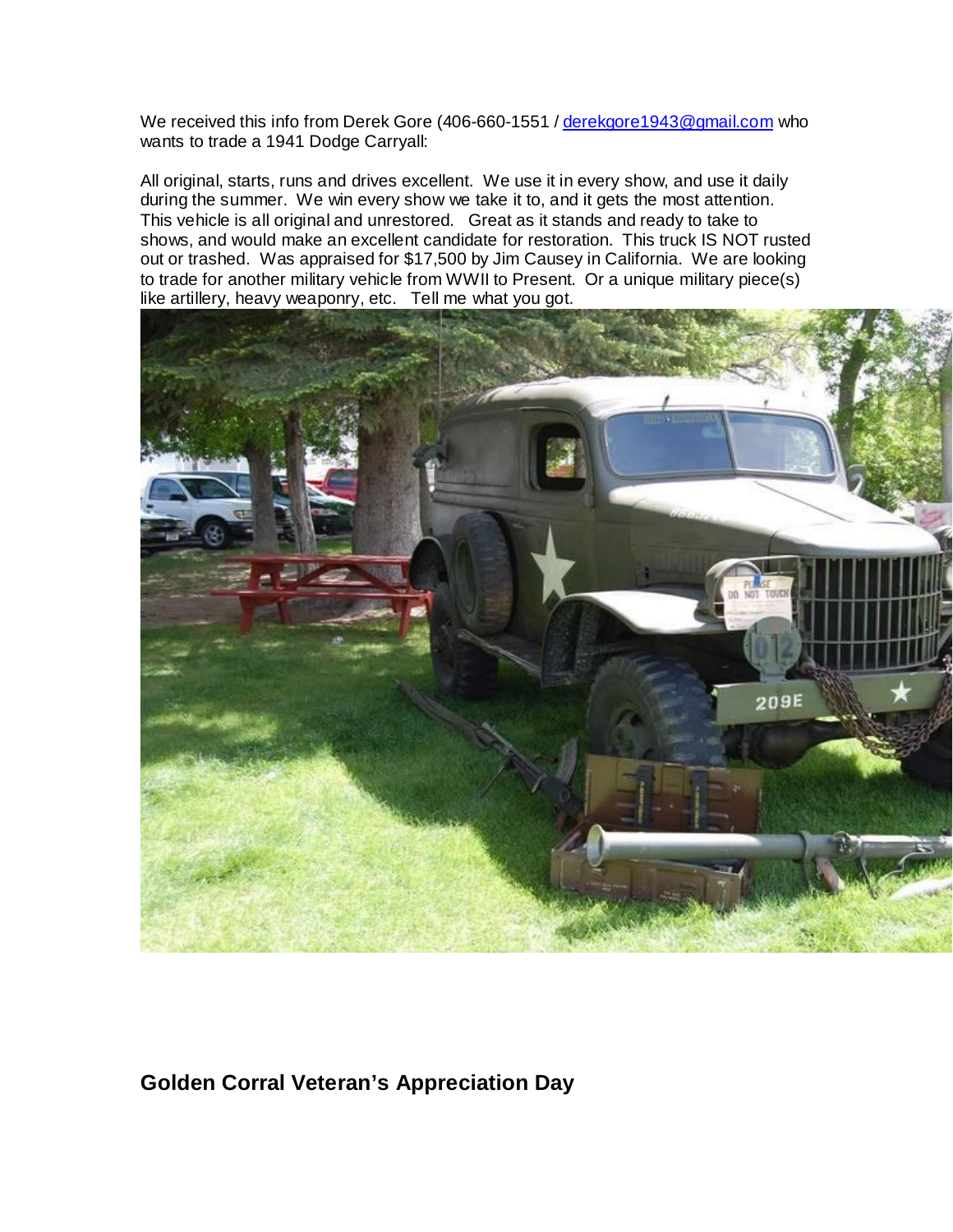A few shots of the IMVPA contingent at the annual Golden Corral Veteran's Appreciation event at the Caldwell Golden Corral.